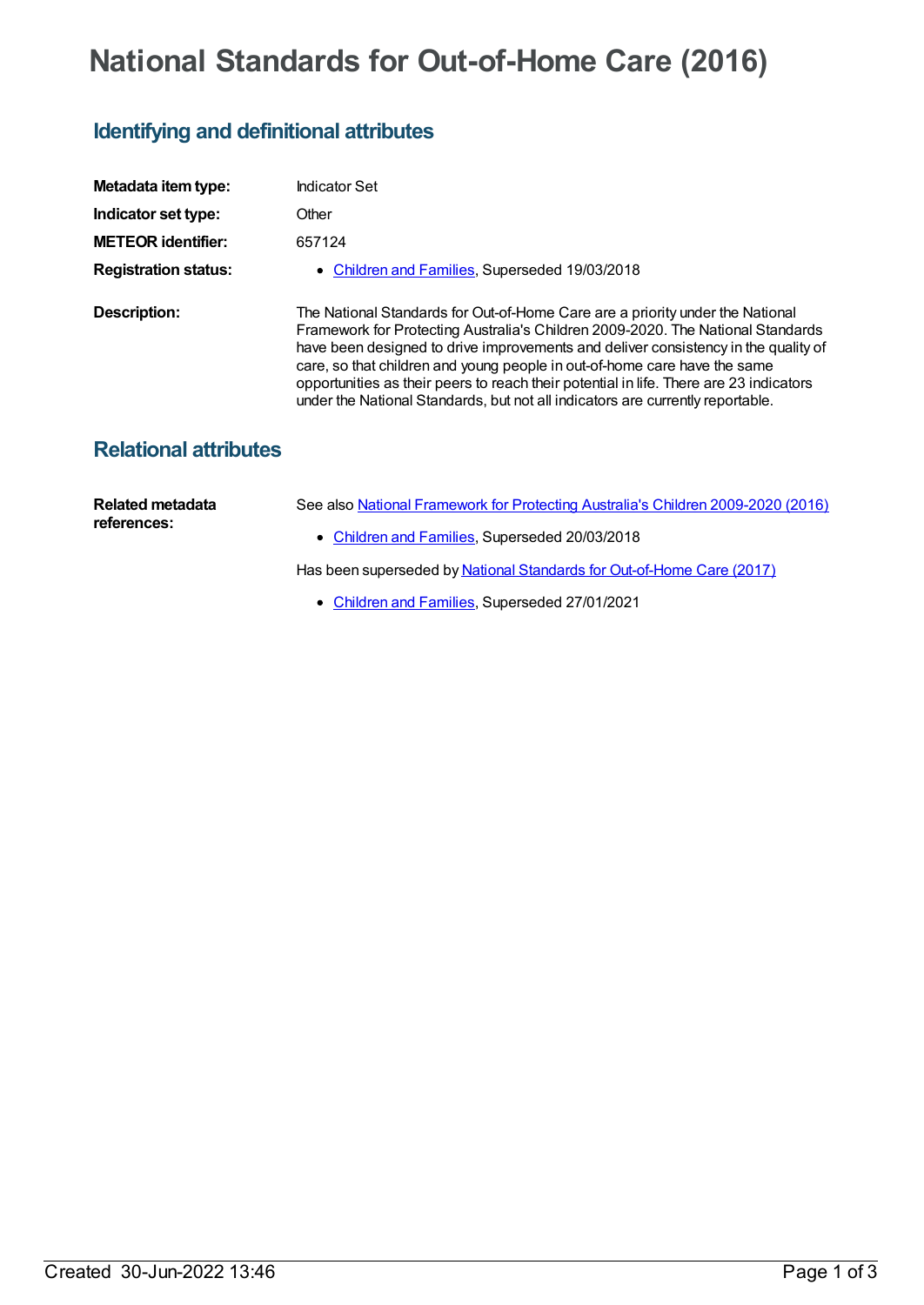| <b>Indicators linked to this</b><br>Indicator set: | National Standards for Out-of-Home Care: Indicator 1.1-Stability, 2016<br>Children and Families, Superseded 20/03/2018           |  |
|----------------------------------------------------|----------------------------------------------------------------------------------------------------------------------------------|--|
|                                                    | National Standards for Out-of-Home Care: Indicator 1.2-Safety, 2016<br>Children and Families, Superseded 20/03/2018              |  |
|                                                    | National Standards for Out-of-Home Care: Indicator 1.3-Sense of security, 2016<br>Children and Families, Superseded 20/03/2018   |  |
|                                                    | National Standards for Out-of-Home Care: Indicator 1.4-Stability during the year,<br>2016                                        |  |
|                                                    | Children and Families, Superseded 20/03/2018                                                                                     |  |
|                                                    | National Standards for Out-of-Home Care: Indicator 10.1-Cultural support plans,<br>2016                                          |  |
|                                                    | Children and Families, Superseded 20/03/2018                                                                                     |  |
|                                                    | National Standards for Out-of-Home Care: Indicator 10.2–Sense of community,<br>2016                                              |  |
|                                                    | Children and Families, Superseded 20/03/2018                                                                                     |  |
|                                                    | National Standards for Out-of-Home Care: Indicator 11.1-Significant person, 2016<br>Children and Families, Superseded 20/03/2018 |  |
|                                                    | National Standards for Out-of-Home Care: Indicator 12.1–Foster care households,                                                  |  |
|                                                    | 2016<br>Children and Families, Superseded 20/03/2018                                                                             |  |
|                                                    | National Standards for Out-of-Home Care: Indicator 12.2-Foster carer household<br>numbers, 2016                                  |  |
|                                                    | Children and Families, Superseded 20/03/2018                                                                                     |  |
|                                                    | National Standards for Out-of-Home Care: Indicator 13.1-Leaving care plans,<br>2016                                              |  |
|                                                    | Children and Families, Superseded 20/03/2018                                                                                     |  |
|                                                    | National Standards for Out-of-Home Care: Indicator 13.2-Leaving care, 2016<br>Children and Families, Superseded 20/03/2018       |  |
|                                                    | National Standards for Out-of-Home Care: Indicator 2.1-Participation, 2016<br>Children and Families, Superseded 20/03/2018       |  |
|                                                    | National Standards for Out-of-Home Care: Indicator 3.1-Placement of Indigenous<br>children, 2016                                 |  |
|                                                    | Children and Families, Superseded 20/03/2018                                                                                     |  |
|                                                    | National Standards for Out-of-Home Care: Indicator 4.1-Case plans, 2016<br>Children and Families, Superseded 20/03/2018          |  |
|                                                    | National Standards for Out-of-Home Care: Indicator 8.1-Community activity, 2016<br>Children and Families, Superseded 20/03/2018  |  |
|                                                    | National Standards for Out-of-Home Care: Indicator 9.1-Kinship placement, 2016<br>Children and Families, Superseded 20/03/2018   |  |
|                                                    | National Standards for Out-of-Home Care: Indicator 9.2–Family connection, 2016<br>Children and Families, Superseded 20/03/2018   |  |
|                                                    | National Standards for Out-of-Home Care: Indicator 9.3-Family contact, 2016<br>Children and Families, Superseded 20/03/2018      |  |
| <b>Collection and usage attributes</b>             |                                                                                                                                  |  |

**Comments:** Available trend data from 2009 onwards for reportable indicators are published on the AIHW website (AIHW 2016). The year listed above for each indicator (e.g. 2016) refers to the year of publication, not the year of data. As data sources vary across the indicators, so too does the data frequency (e.g. annual, biennial, fouryearly).